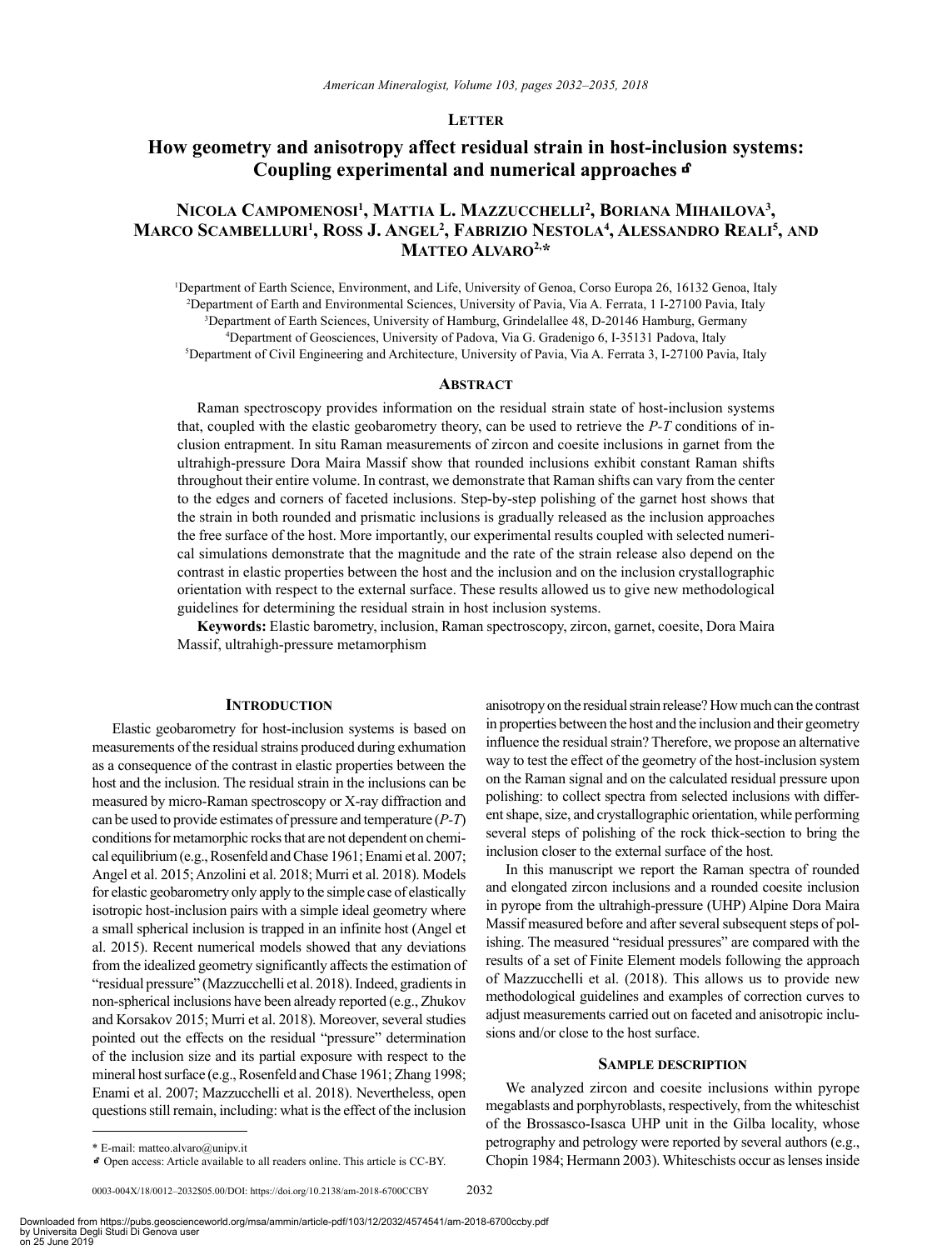orthogneiss and paragneiss of the Monometamorphic Complex (Supplemental1 Materials) and mainly consist of quartz, phengite, kyanite, and porphyroblastic-to-megablastic pyrope-rich garnet. The Dora Maira whiteschist shows a phengite, garnet, and kyanitebearing foliation that wraps around the garnet megablasts (up to 15 cm across). The latter contain numerous inclusions (from few micrometers to 1 mm in size) mainly of kyanite, rutile, and zircon. Garnet porphyroblasts (up to 2 mm in size) within the foliated rock matrix contain rutile, zircon, and coesite inclusions. Coesite grains are frequently surrounded by quartz rims and palisade quartz structures (Chopin 1984), but we only measured the rare monocrystalline unaltered coesite inclusions. For the application of elastic geobarometry, we selected garnet-core and rim domains unaltered and free of fractures. In these domains, the coesite and zircon inclusions are surrounded by birefringent haloes (Fig. 1), indicating that the structure of the garnet host around the inclusions is anisotropically strained.

#### **METHODS**

As pointed out previously (Zhang 1998; Mazzucchelli et al. 2018), only small isolated inclusions far from any free surface of the garnet thick-sections (e.g., distance >3 radii of the inclusion) do not suffer potential strain release. Therefore, for this study we prepared polished sections of 250–260 μm thickness. We performed Raman spectroscopic measurements only on inclusions at the center of the section with a mean linear size smaller than 50 μm (i.e., considerably less than the distance to the host surface).

Micro-Raman scattering measurements were conducted in backscattering geometry with a Horiba Jobin-Yvon T64000 triple-monochromator spectrometer with a spectral resolution of  $\sim$ 2 cm<sup>-1</sup> and instrumental accuracy in peak positions of  $\sim$ 0.35 cm<sup>-1</sup>. For each inclusion, a series of spot measurements were carried out along the equatorial plane of the inclusion as shown in Figure 2. Details of the measurements and data processing are given in the Supplemental Materials<sup>1</sup>.

We collected Raman spectra before and after polishing of the garnet hosts by known amounts. The inclusion distance from the surface (i.e., the distance between the equatorial plane of the inclusion and the host external surface) was estimated by means of optical focus coupled with the controlled z-position motorized microscope stage. We repeated the procedure until the inclusion was half-exposed. This allowed us to observe the "real time" evolution of the strains inside the inclusions in terms of changes in the Raman frequencies. Here we show examples of single crystals of zircon:



FIGURE 1. A polished pyrope megablast section with partial talc + chlorite alteration along fractures and rims. The red square shows an example of a millimeter-sized fracture-free garnet area selected for this study with zircon and coesite crystalline inclusions exhibiting strain-induced birefringent haloes in the surrounding host have been found.

one rounded ( $\sim$ 20 μm radius) and one prismatic ( $\sim$ 80 μm along the long axis), labeled S2 and S3, respectively, and one rounded, single crystal of coesite (~15 μm radius, sample S24) in the garnet megablasts and porphyroblasts, respectively. No prismatic or idiomorphic coesite inclusions have been found. Since our inclusions are elastically anisotropic, their orientation with respect to the polishing surface is critical for the interpretation of the results by means of numerical simulations. The idiomorphic zircon grain S3 has the *c* axis inclined with respect to the polishing surface by approximately 20° (estimated optically). Analysis of the peak intensities in the polarized Raman spectra suggests that the rounded zircon grain S2 has its *c* axis almost perpendicular to the surface. The coesite crystal S24 was rounded, and the absence of pronounced changes in the Raman intensities measured in different scattering geometries makes it impossible to determine its orientation, and therefore it was not possible to perform numerical simulations for this inclusion.

Finite element simulations have been carried out to support the interpretation of our measurements of zircon inclusions S2 and S3 and to evaluate the effect of the proximity of the inclusion to the external surface of the thick section on the residual strain of the inclusion (procedures as in Mazzucchelli et al. 2018, further details are reported in the data repository). Elastic anisotropy has been incorporated in the model for the zircon inclusions. The pyrope host was treated as isotropic because its universal elastic anisotropy index (Ranganathan and Ostoja-Starzewski 2008) is negligible (i.e.,  $9 \times 10^{-4}$ ), based on the elastic moduli reported by Sinogeikin and Bass (2002). The use of isotropic elastic properties for the host allows us to neglect the mutual crystallographic orientation of the host and the inclusion. For our purposes, the only relevant orientation is that of the inclusion with respect to the surface of the petrographic section.

#### **Results and discussion**

Both rounded and idiomorphic inclusions close to the center of the section display Raman peak positions shifted toward higher wavelengths compared to free reference crystals. Within the instrumental precision  $(\pm 0.35 \text{ cm}^{-1})$ , the rounded zircon inclusion S2 and the rounded coesite inclusion S24 showed no spatial variation of the Raman peak positions within the inclusions. On the other hand, for idiomorphic crystals (zircon inclusion S3 with well-developed corners and edges) there is a steady increase in the peak positions of about  $1 \text{ cm}^{-1}$  from the center toward the edges of the inclusions (Fig. 2b). This is a direct consequence of strain heterogeneity in the inclusion, which can be caused by chemical zonation, zoned radiation-induced damage, and/or an imposed strain gradient. The substitution of elements such as Th, U, or Hf for Zr may cause expansion (U, Th) or contraction (Hf) of the zircon unit cell (Nasdala et al. 1998), leading to a change in the phonon wavenumbers. However, the compositional analysis of the exposed grain performed after the final step of polishing did not reveal any chemical zonation (see Supplemental Material<sup>1</sup>). Radioactive decay of elements such as U and Th can induce structural damage, leading to Raman peak broadening and a shift toward lower wavenumbers (Binvignat et al. 2018). However, the full-width at half maximum (FWHM) of a given phonon mode for totally entrapped S3 remains the same throughout the entire grain and within the instrumental spectral resolution and is equal to that of well-crystalline zircon (Binvignat et al. 2018), thus indicating a high degree of crystallinity throughout the entire grain bulk. Since the zircon inclusion S3 is chemically homogeneous (see Supplemental<sup>1</sup> Material) and well crystalline, the variable Raman shift in it is due to its faceted shape (Eshelby 1957), because the edges and corners act as stress concentrators (Zhang 1998; Mazzucchelli et al. 2018). After polishing the Raman spectra of S3 became homogeneous within the fully exposed part of the sample (Fig. 2b), confirming that the variation in the peak position in a single crystal for all bands was caused by the shape of the crystal.

A decrease in the Raman band wavenumbers was measured at the center of the inclusions upon polishing for all the investigated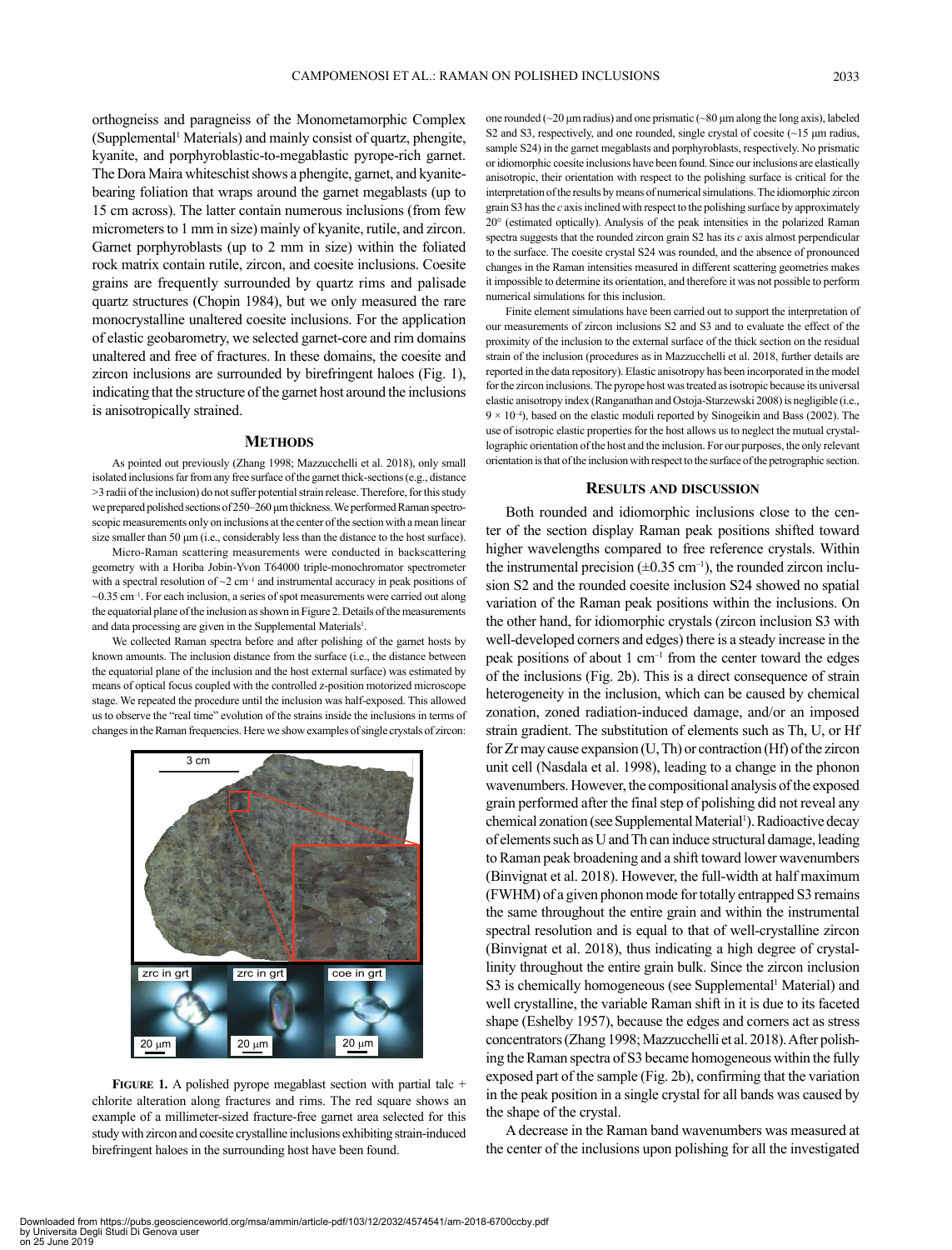samples of zircon and coesite. As an example, Figure 3a shows the  $\mathbf{a}$  **b**  $\mathbf{b}$  **b**  $\mathbf{b}$  $B_{1g}$  mode near 1008 cm<sup>-1</sup> measured on zircon sample S3 at three different steps of polishing. Strictly speaking, the phonon wavenumbers are directly related to the strain, rather than to the applied pressure. Moreover, for elastically anisotropic materials the same relative volume change can be obtained by different strains, for example as induced by hydrostatic or deviatoric stress. Therefore, the commonly used direct proportionality between the Raman peak positions and residual pressure is a strongly oversimplified assumption (Murri et al. 2018). Nonetheless, if we assume that the change in Raman wavenumber  $\omega$  is linear with mean stress  $P$  (i.e., ∂ω/∂*P* is constant), we can introduce the normalized change in the peak position  $\Delta\omega_{\text{norm}}$  as a parameter to express the relative release in "pressure" as the inclusion becomes closer to the external surface of the host during polishing:

$$
\Delta\omega_{\text{norm}} = \frac{\left( \left( \omega_{\text{L,d}} - \omega_{\text{L,0}} \right) \frac{\partial P}{\partial \omega} - \left( \omega_{\text{L},\infty} - \omega_{\text{L,0}} \right) \frac{\partial P}{\partial \omega} \right)}{\left( \omega_{\text{L},\infty} - \omega_{\text{L,0}} \right) \frac{\partial P}{\partial \omega}} = \frac{P_{\text{L,d}} - P_{\text{L},\infty}}{P_{\text{L},\infty}}
$$
\n
$$
= \frac{\left( \omega_{\text{L,d}} - \omega_{\text{L},\infty} \right)}{\left( \omega_{\text{L},\infty} - \omega_{\text{L,0}} \right)} = \Gamma
$$
\n(1)

where  $\omega_{10}$  is the wavenumber for a free crystal measured at ambient conditions,  $\omega_{\text{I},\infty}$  and  $P_{\text{I},\infty}$  are the wavenumber and the corresponding pressure for an inclusion in an infinitely large host (i.e., before the polishing, when the inclusion was far from the surface of the host), while  $\omega_{\text{Ld}}$  and  $P_{\text{Ld}}$  are the wavenumber measured on the inclusion and its pressure after each polishing step and associated to a specific normalized distance *d* (i.e., the distance from the inclusion center to the host external surface divided by the corresponding inclusion radius). Under these assumptions, Equation 1 shows that  $\Delta\omega_{\text{norm}}$ becomes equivalent to the geometrical factor Γ defined by Mazzucchelli et al. (2018).

As can be seen in Figures 3b and 3c, the normalized change in the peak position  $\Delta\omega_{\text{norm}}$  decreases progressively toward –1 (i.e., the Raman shift becomes equal to that of the free inclusion), when the inclusion approaches the host surface. The trends of "pressure" release estimated from the Raman spectra measured on our zircon samples show the same pattern with those calculated from numerical simulations performed on similar geometries and crystallographic orientations (e.g., see the dotted lines in Fig. 3b). However, the experimental data suggest a greater amount of stress release compared to the numerical simulations. For example, at a normalized distance of 1 (inclusion just in contact with the external surface), the calculated stress release is approximately 50%, whereas that obtained from experimental data is about 70% (Fig. 3a). There are at least two contributions to this discrepancy: (1) for non-cubic inclusions, direct conversion of Raman shifts into pressures using a hydrostatic calibration is incorrect, and (2) when the inclusion is close to the surface, strain gradients may be relaxed through plasticity or microfractures that are not considered in our purely elastic numerical models. Interestingly, our experiments show that even after partial exposure of the inclusion (i.e., for normalized distances  $\leq$ 1) the Raman shift does not record full strain release (i.e., the inclusion is not at ambient conditions). In Figure 3c, for example, the polished coesite inclusion still shows 40% of its original residual strain. Finally, the difference in the strain release between zircon and coesite



**FIGURE 2.** Position of the Raman peak  $A_{1g}$  at ~975 cm<sup>-1</sup> in a rounded  $(a)$  and an idiomorphic  $(b)$  zircon crystal before and after the final step of polishing. The solid lines in the plots are guides for the eye; the dashed line in **b** traces the data points measured after two days of final exposure of the grain. (a)<br>of<br>exp

**a**

-40 -20 0 20 40 **Figure 3.** (**a**) Raman measured when the grain S3 stretching (the  $B_{1g}$  crystal the antisymmetric  $SiO<sub>4</sub>$ scattering arising from phonon mode  $\sim$ 1008 cm<sup>-1</sup>) was fully entrapped (red line), at an intermediate stage of polishing (yellow), and when the inclusion was exposed at the final stage of polishing (green line). The numbers are the measured Raman shifts. (**b**) Measured normalized wavenumber shifts  $\Delta\omega_{norm}$ for zircon S2 (green circles) and zircon S3 (blue squares) vs. the normalized distance *d* to the host surface along with Gaussian fits to the corresponding data A<sub>1g</sub> of ~975 and  $B_{1g}$  ~1008 cm<sup>-1</sup> data sets (solid lines) as well as the calculated geometrical factor Γ (dashed lines) from the FE model;  $Δω_{norm}(d)$  and  $Γ(d)$ show the same trend within uncertainties. (**c**) Measured Δωnorm(*d*) (red circles) and a Gaussian fit to  $A_{1g}$  of ~119 and  $\sim$ 521 cm<sup>-1</sup> (solid line) for S24 coesite inclusion.

976.0



Raman shift (cm-1) 1002 1010 1018